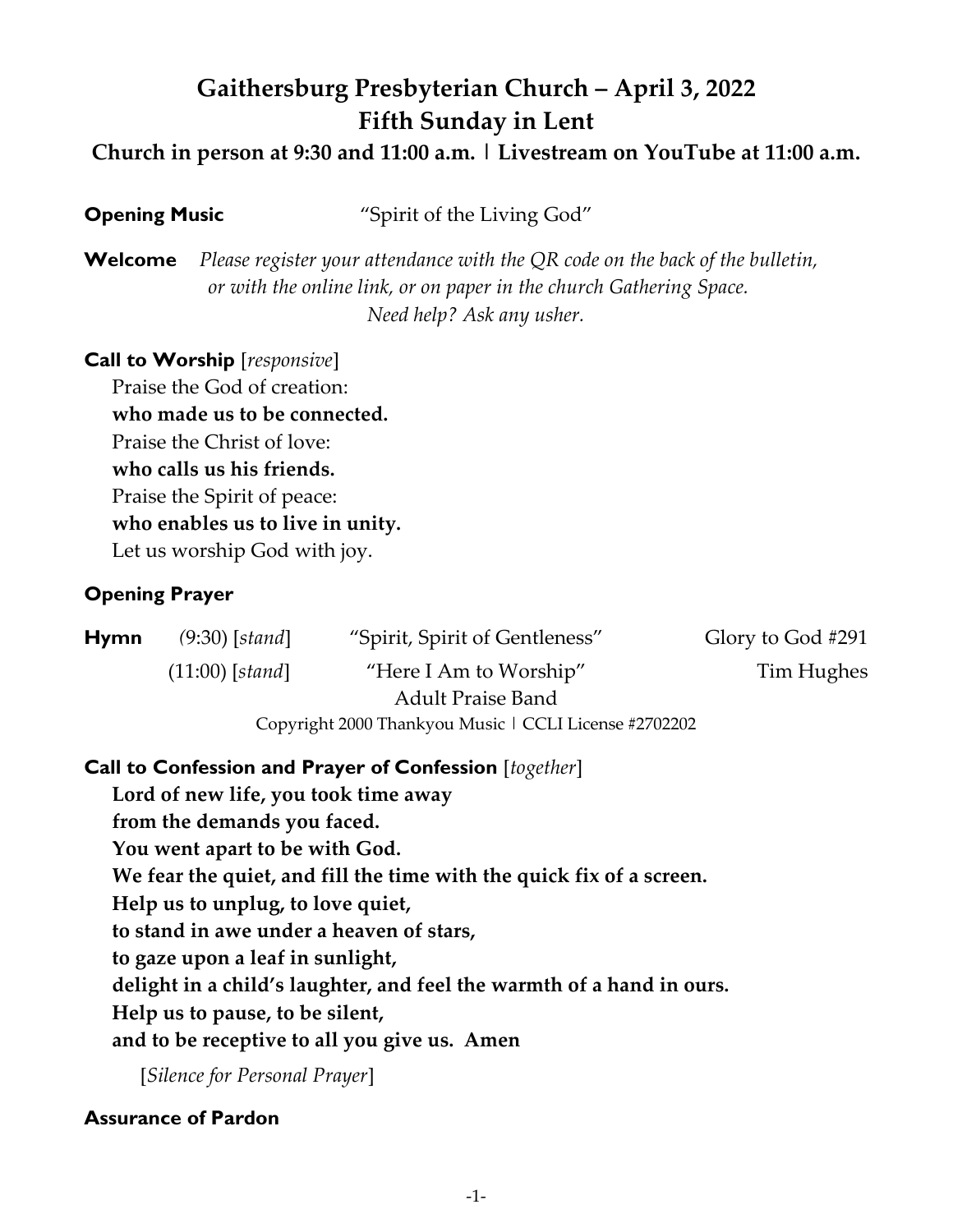# **We Listen to God's Word**

## **Children's Message** Carolyn Hayes

*Children and youth stay in worship today.*

### **Scripture Ecclesiastes 3:1–8**

For everything there is a season, and a time for every matter under heaven: <sup>2</sup> a time to be born, and a time to die; a time to plant, and a time to pluck up what is planted; <sup>3</sup> a time to kill, and a time to heal; a time to break down, and a time to build up; <sup>4</sup> a time to weep, and a time to laugh; a time to mourn, and a time to dance; <sup>5</sup> a time to throw away stones, and a time to gather stones together; a time to embrace, and a time to refrain from embracing; <sup>6</sup> a time to seek, and a time to lose; a time to keep, and a time to throw away;  $<sup>7</sup>$  a time to tear, and a time to sew;</sup> a time to keep silence, and a time to speak; <sup>8</sup> a time to love, and a time to hate; a time for war, and a time for peace.

### **Mark 6:30–34**

The apostles gathered around Jesus, and told him all that they had done and taught. <sup>31</sup>He said to them, 'Come away to a deserted place all by yourselves and rest a while.' For many were coming and going, and they had no leisure even to eat. 32And they went away in the boat to a deserted place by themselves. 33Now many saw them going and recognized them, and they hurried there on foot from all the towns and arrived ahead of them. 34As he went ashore, he saw a great crowd; and he had compassion for them, because they were like sheep without a shepherd; and he began to teach them many things.

Holy Wisdom, Holy Word. **Thanks be to God.**

### **Sermon** *Jesus Sets Down His iPhone* **Rev. Mary Austin**

**Statement of Faith** [*together*] Apostles Creed **I believe in God, the Father almighty, creator of heaven and earth.**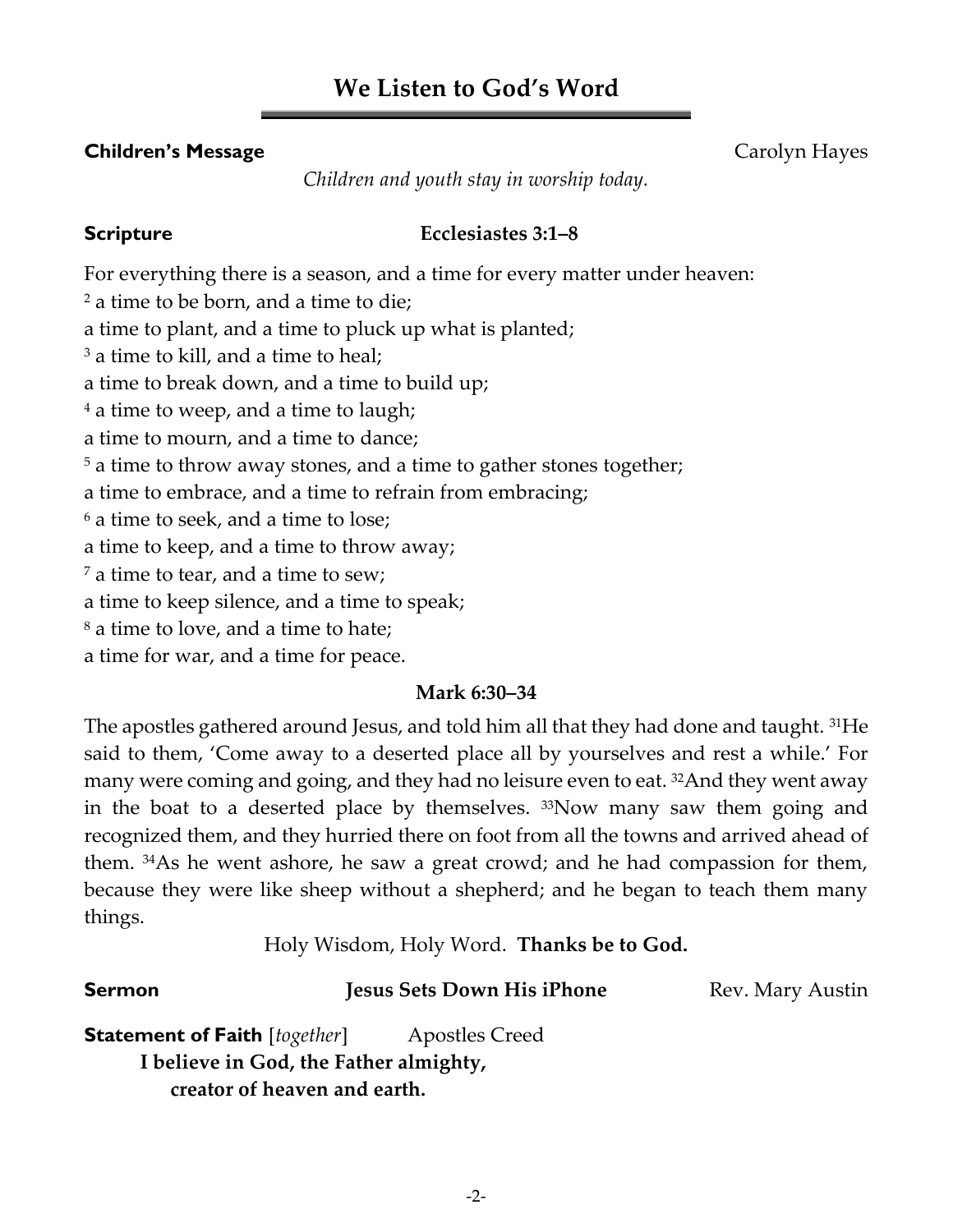**who was conceived by the Holy Spirit and born of the virgin Mary. He suffered under Pontius Pilate, was crucified, died, and was buried; he descended to hell. The third day he rose again from the dead. He ascended to heaven and is seated at the right hand of God the Father almighty. From there he will come to judge the living and the dead. I believe in the Holy Spirit, the holy catholic church, the communion of saints, the forgiveness of sins, the resurrection of the body, and the life everlasting. Amen. Music for Reflection** "How Deep the Father's Love for Us" Stuart Townsend (9:30) Wade Meyers, piano (11:00) Adult Praise Band Copyright 1995 Thankyou Music | CCLI License #2702202

# **We Respond to God's Grace**

### **Minute for Mission** Keith Rush

**Invitation to Generosity and Prayer of Thanksgiving**

**I believe in Jesus Christ, his only Son, our Lord,**

**Communion Music** [*seated*] "Let Us Break Bread Together" Glory to God #525

# **Invitation to the Communion Table and Great Prayer of Thanksgiving** [*responsive*]

The Lord be with you. **And also with you.** Lift up your hearts. **We lift them up to the Lord.** Let us give thanks to the Lord our God. **It is right to give our thanks and praise.** It is truly right, and our greatest joy…

-3-